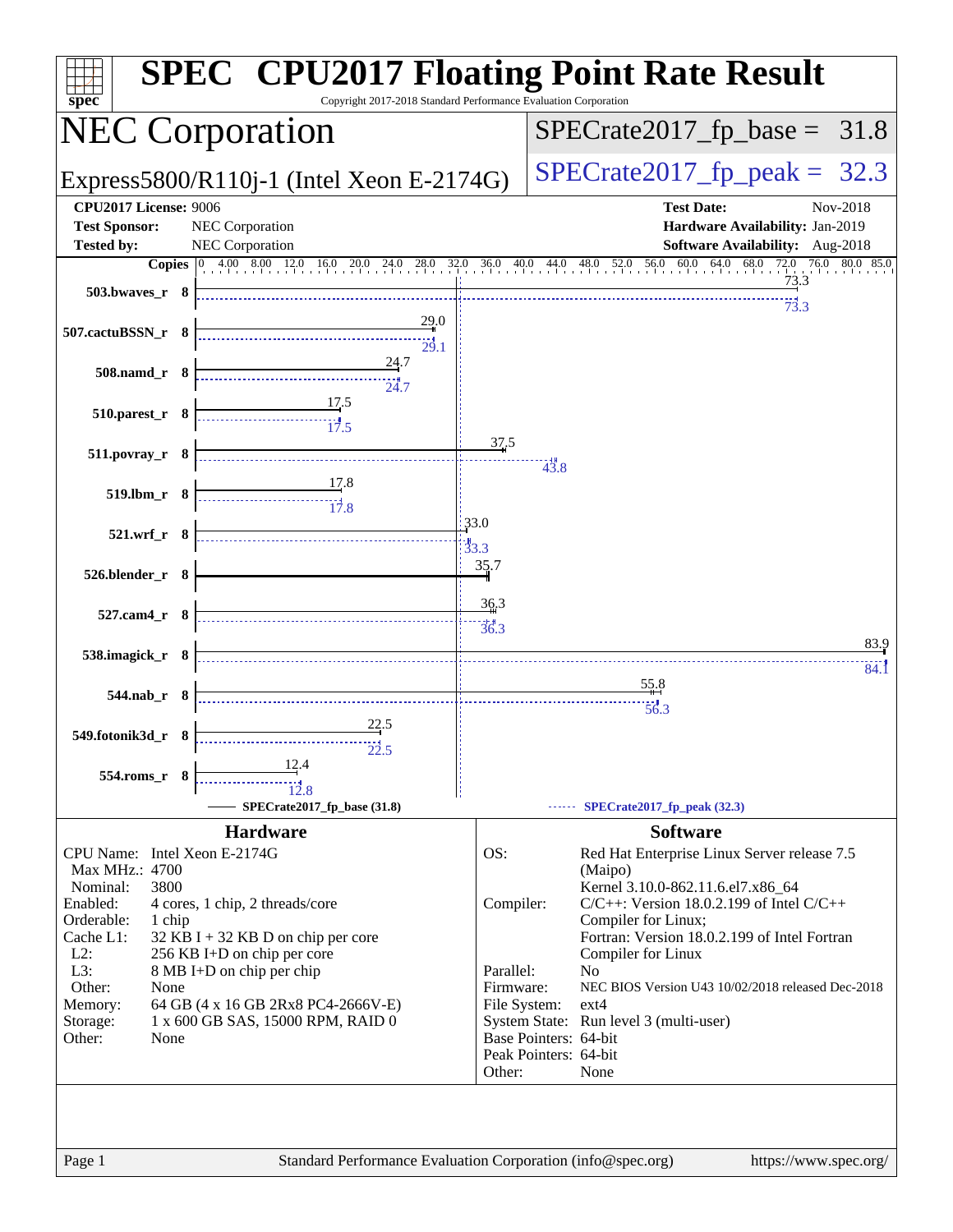| spec                                                     |                                                    |                 |       | <b>SPEC CPU2017 Floating Point Rate Result</b><br>Copyright 2017-2018 Standard Performance Evaluation Corporation |       |                |       |               |                |              |                   |              |                                 |              |
|----------------------------------------------------------|----------------------------------------------------|-----------------|-------|-------------------------------------------------------------------------------------------------------------------|-------|----------------|-------|---------------|----------------|--------------|-------------------|--------------|---------------------------------|--------------|
| <b>NEC Corporation</b><br>$SPECrate2017_fp\_base = 31.8$ |                                                    |                 |       |                                                                                                                   |       |                |       |               |                |              |                   |              |                                 |              |
| Express5800/R110j-1 (Intel Xeon E-2174G)                 |                                                    |                 |       |                                                                                                                   |       |                |       |               |                |              |                   |              | $SPECTate2017$ _fp_peak = 32.3  |              |
| <b>CPU2017 License: 9006</b>                             |                                                    |                 |       |                                                                                                                   |       |                |       |               |                |              | <b>Test Date:</b> |              | Nov-2018                        |              |
| <b>Test Sponsor:</b>                                     | NEC Corporation<br>Hardware Availability: Jan-2019 |                 |       |                                                                                                                   |       |                |       |               |                |              |                   |              |                                 |              |
| <b>Tested by:</b>                                        |                                                    | NEC Corporation |       |                                                                                                                   |       |                |       |               |                |              |                   |              | Software Availability: Aug-2018 |              |
| <b>Results Table</b>                                     |                                                    |                 |       |                                                                                                                   |       |                |       |               |                |              |                   |              |                                 |              |
|                                                          | <b>Base</b>                                        |                 |       | <b>Peak</b>                                                                                                       |       |                |       |               |                |              |                   |              |                                 |              |
| <b>Benchmark</b>                                         | <b>Copies</b>                                      | <b>Seconds</b>  | Ratio | <b>Seconds</b>                                                                                                    | Ratio | <b>Seconds</b> | Ratio | <b>Copies</b> | <b>Seconds</b> | <b>Ratio</b> | <b>Seconds</b>    | <b>Ratio</b> | <b>Seconds</b>                  | <b>Ratio</b> |
| 503.bwaves_r                                             | 8                                                  | 1094            | 73.3  | 1094                                                                                                              | 73.3  | 1094           | 73.3  | 8             | 1094           | 73.3         | 1094              | 73.3         | 1094                            | 73.3         |
| 507.cactuBSSN r                                          | 8                                                  | 348             | 29.1  | 350                                                                                                               | 29.0  | 351            | 28.9  | 8             | 348            | 29.1         | 350               | 28.9         | 348                             | 29.1         |
| 508.namd_r                                               | 8                                                  | 307             | 24.7  | 308                                                                                                               | 24.6  | 308            | 24.7  | 8             | 308            | 24.7         | 309               | 24.6         | 306                             | 24.8         |
| 510.parest_r                                             | 8                                                  | 1189            | 17.6  | 1196                                                                                                              | 17.5  | 1194           | 17.5  | 8             | 1194           | 17.5         | 1187              | 17.6         | 1199                            | 17.5         |
| 511.povray_r                                             | 8                                                  | 498             | 37.5  | 495                                                                                                               | 37.7  | 499            | 37.4  | 8             | 431            | 43.3         | 425               | 44.0         | 427                             | 43.8         |
| 519.1bm r                                                | 8                                                  | 474             | 17.8  | 475                                                                                                               | 17.8  | 475            | 17.8  | 8             | 474            | 17.8         | 475               | 17.8         | 475                             | 17.8         |
| 521.wrf r                                                | 8                                                  | 543             | 33.0  | 544                                                                                                               | 32.9  | 543            | 33.0  | 8             | 536            | 33.5         | 539               | 33.3         | 541                             | 33.1         |
| 526.blender r                                            | 8                                                  | 342             | 35.7  | 343                                                                                                               | 35.5  | 341            | 35.7  | 8             | 342            | 35.7         | 343               | 35.5         | 341                             | 35.7         |
| 527.cam4_r                                               | 8                                                  | 389             | 36.0  | 382                                                                                                               | 36.6  | 386            | 36.3  | 8             | 386            | 36.3         | 394               | 35.5         | 384                             | 36.4         |
| 538.imagick_r                                            | 8                                                  | 237             | 83.8  | 237                                                                                                               | 83.9  | 237            | 84.0  | 8             | 237            | 84.0         | 237               | 84.1         | 236                             | 84.2         |
| 544.nab r                                                | 8                                                  | 241             | 55.8  | 243                                                                                                               | 55.5  | 237            | 56.7  | 8             | 239            | 56.4         | 239               | 56.3         | 240                             | 56.2         |
| 549.fotonik3d_r                                          | 8                                                  | 1387            | 22.5  | 1384                                                                                                              | 22.5  | 1387           | 22.5  | 8             | 1387           | 22.5         | 1387              | 22.5         | 1388                            | 22.5         |
| 554.roms_r                                               | 8                                                  | 1029            | 12.4  | 1029                                                                                                              | 12.4  | 1027           | 12.4  | 8             | 992            | 12.8         | 995               | 12.8         | 994                             | 12.8         |
| $SPECrate2017_fp\_base =$                                |                                                    |                 | 31.8  |                                                                                                                   |       |                |       |               |                |              |                   |              |                                 |              |
| $SPECrate2017_fp_peak =$                                 |                                                    |                 | 32.3  |                                                                                                                   |       |                |       |               |                |              |                   |              |                                 |              |

Results appear in the [order in which they were run](http://www.spec.org/auto/cpu2017/Docs/result-fields.html#RunOrder). Bold underlined text [indicates a median measurement](http://www.spec.org/auto/cpu2017/Docs/result-fields.html#Median).

#### **[Submit Notes](http://www.spec.org/auto/cpu2017/Docs/result-fields.html#SubmitNotes)**

 The taskset mechanism was used to bind copies to processors. The config file option 'submit' was used to generate taskset commands to bind each copy to a specific processor. For details, please see the config file.

#### **[Operating System Notes](http://www.spec.org/auto/cpu2017/Docs/result-fields.html#OperatingSystemNotes)**

 Stack size set to unlimited using "ulimit -s unlimited" IRQ balance service was stopped using "systemctl stop irqbalance.service"

#### **[General Notes](http://www.spec.org/auto/cpu2017/Docs/result-fields.html#GeneralNotes)**

Environment variables set by runcpu before the start of the run: LD\_LIBRARY\_PATH = "/home/cpu2017/lib/ia32:/home/cpu2017/lib/intel64:/home/cpu2017/je5.0.1-32:/home/cpu2017/je5.0.1-64"

 Binaries compiled on a system with 1x Intel Core i7-6700K CPU + 32GB RAM memory using Redhat Enterprise Linux 7.5 Transparent Huge Pages enabled by default Prior to runcpu invocation Filesystem page cache synced and cleared with: sync; echo 3 > /proc/sys/vm/drop\_caches

Yes: The test sponsor attests, as of date of publication, that CVE-2017-5754 (Meltdown)

|        | (Continued on next page)                                    |                       |
|--------|-------------------------------------------------------------|-----------------------|
| Page 2 | Standard Performance Evaluation Corporation (info@spec.org) | https://www.spec.org/ |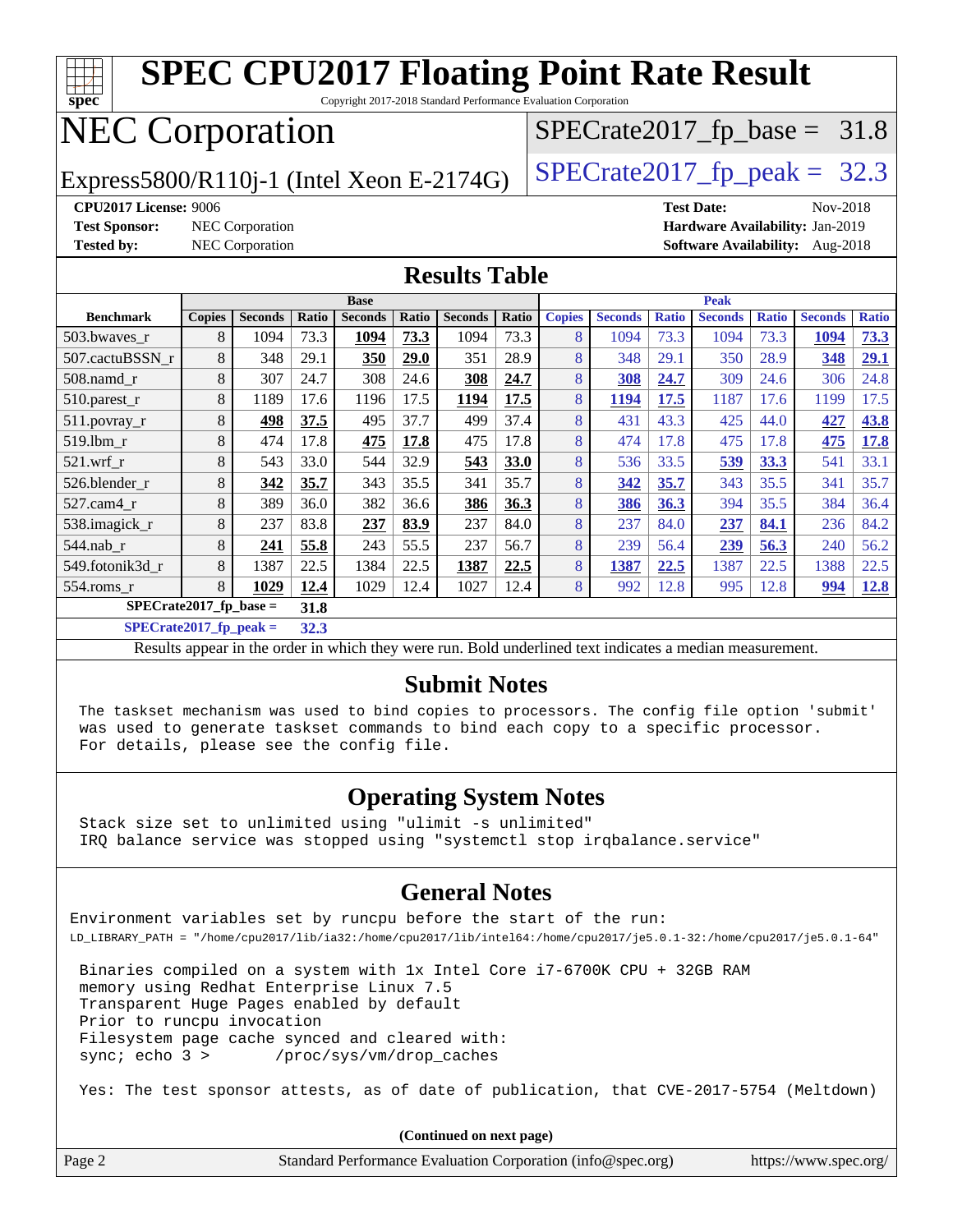

Copyright 2017-2018 Standard Performance Evaluation Corporation

## NEC Corporation

 $SPECTate2017_fp\_base = 31.8$ 

Express5800/R110j-1 (Intel Xeon E-2174G)  $\vert$  [SPECrate2017\\_fp\\_peak =](http://www.spec.org/auto/cpu2017/Docs/result-fields.html#SPECrate2017fppeak) 32.3

**[Test Sponsor:](http://www.spec.org/auto/cpu2017/Docs/result-fields.html#TestSponsor)** NEC Corporation **[Hardware Availability:](http://www.spec.org/auto/cpu2017/Docs/result-fields.html#HardwareAvailability)** Jan-2019

**[CPU2017 License:](http://www.spec.org/auto/cpu2017/Docs/result-fields.html#CPU2017License)** 9006 **[Test Date:](http://www.spec.org/auto/cpu2017/Docs/result-fields.html#TestDate)** Nov-2018 **[Tested by:](http://www.spec.org/auto/cpu2017/Docs/result-fields.html#Testedby)** NEC Corporation **[Software Availability:](http://www.spec.org/auto/cpu2017/Docs/result-fields.html#SoftwareAvailability)** Aug-2018

#### **[General Notes \(Continued\)](http://www.spec.org/auto/cpu2017/Docs/result-fields.html#GeneralNotes)**

 is mitigated in the system as tested and documented. Yes: The test sponsor attests, as of date of publication, that CVE-2017-5753 (Spectre variant 1) is mitigated in the system as tested and documented. Yes: The test sponsor attests, as of date of publication, that CVE-2017-5715 (Spectre variant 2) is mitigated in the system as tested and documented.

#### **[Platform Notes](http://www.spec.org/auto/cpu2017/Docs/result-fields.html#PlatformNotes)**

Page 3 Standard Performance Evaluation Corporation [\(info@spec.org\)](mailto:info@spec.org) <https://www.spec.org/> BIOS Settings: Thermal Configuration: Maximum Cooling Workload Profile: Custom Intel Virtualization Technology (Intel VT): Disabled Energy Efficient Turbo: Disabled Sysinfo program /home/cpu2017/bin/sysinfo Rev: r5974 of 2018-05-19 9bcde8f2999c33d61f64985e45859ea9 running on r110j1 Sat Nov 17 05:34:05 2018 SUT (System Under Test) info as seen by some common utilities. For more information on this section, see <https://www.spec.org/cpu2017/Docs/config.html#sysinfo> From /proc/cpuinfo model name : Intel(R) Xeon(R) E-2174G CPU @ 3.80GHz 1 "physical id"s (chips) 8 "processors" cores, siblings (Caution: counting these is hw and system dependent. The following excerpts from /proc/cpuinfo might not be reliable. Use with caution.) cpu cores : 4 siblings : 8 physical 0: cores 0 1 2 3 From lscpu: Architecture: x86\_64 CPU op-mode(s): 32-bit, 64-bit Byte Order: Little Endian  $CPU(s):$  8 On-line CPU(s) list: 0-7 Thread(s) per core: 2 Core(s) per socket: 4 Socket(s): 1 NUMA node(s): 1 Vendor ID: GenuineIntel CPU family: 6 Model: 158 Model name: Intel(R) Xeon(R) E-2174G CPU @ 3.80GHz **(Continued on next page)**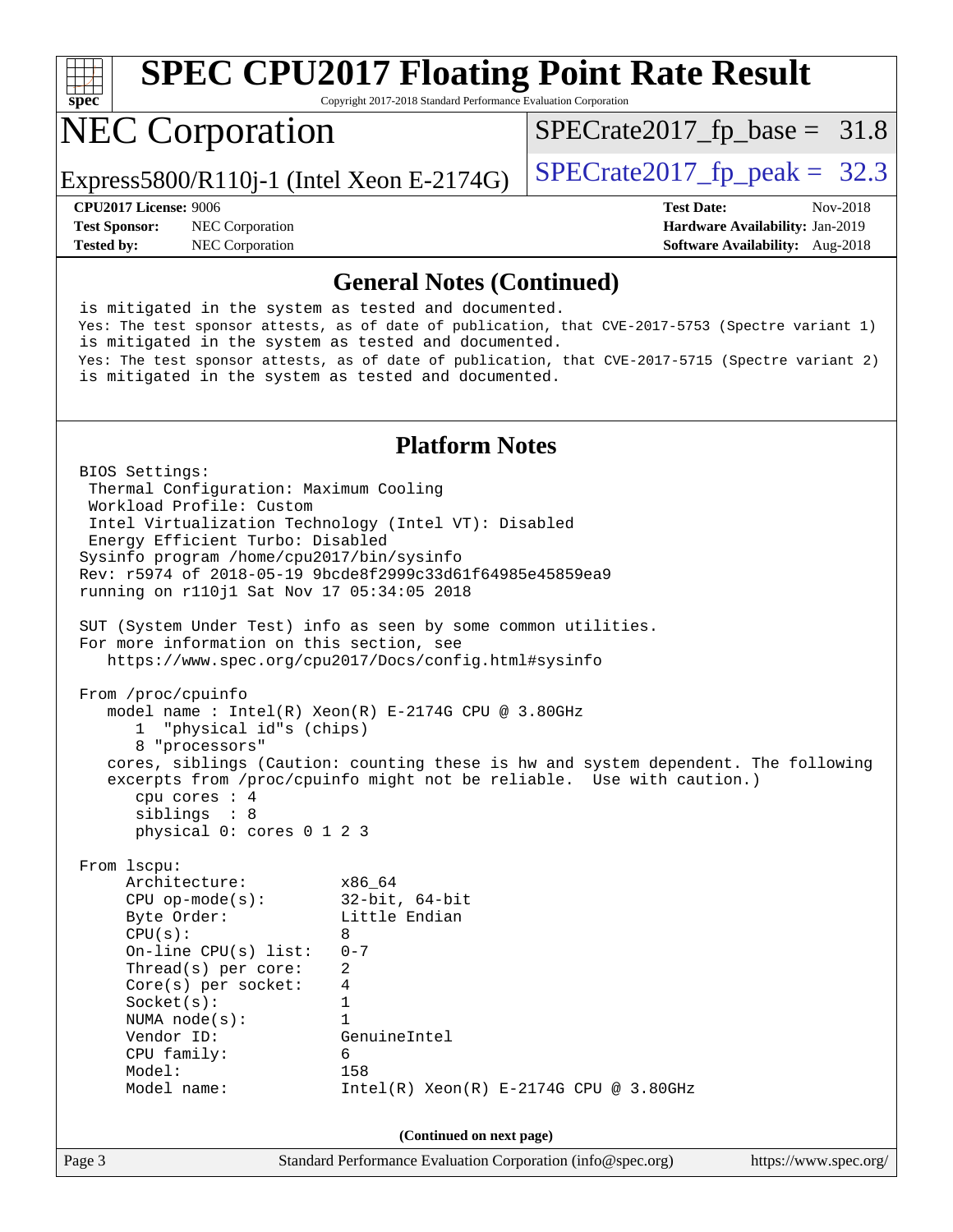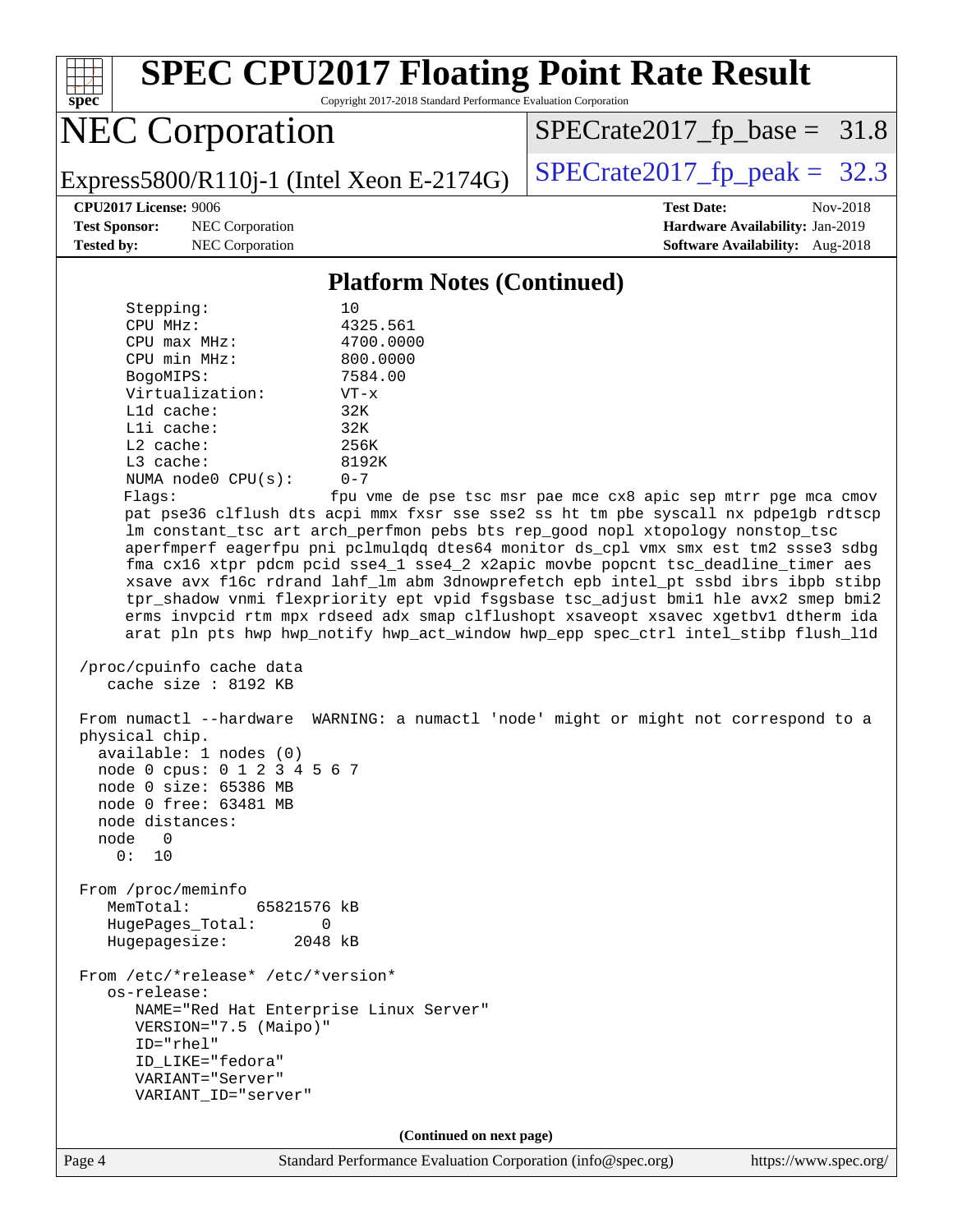| <b>SPEC CPU2017 Floating Point Rate Result</b><br>Copyright 2017-2018 Standard Performance Evaluation Corporation<br>spec <sup>®</sup>                                                                                                                                                                                                                                                                                                          |                                                                                                            |
|-------------------------------------------------------------------------------------------------------------------------------------------------------------------------------------------------------------------------------------------------------------------------------------------------------------------------------------------------------------------------------------------------------------------------------------------------|------------------------------------------------------------------------------------------------------------|
| <b>NEC Corporation</b>                                                                                                                                                                                                                                                                                                                                                                                                                          | $SPECrate2017_fp\_base = 31.8$                                                                             |
| Express5800/R110j-1 (Intel Xeon E-2174G)                                                                                                                                                                                                                                                                                                                                                                                                        | $SPECrate2017_fp\_peak = 32.3$                                                                             |
| <b>CPU2017 License: 9006</b><br>NEC Corporation<br><b>Test Sponsor:</b><br><b>NEC Corporation</b><br><b>Tested by:</b>                                                                                                                                                                                                                                                                                                                          | <b>Test Date:</b><br>Nov-2018<br>Hardware Availability: Jan-2019<br><b>Software Availability:</b> Aug-2018 |
| <b>Platform Notes (Continued)</b>                                                                                                                                                                                                                                                                                                                                                                                                               |                                                                                                            |
| VERSION_ID="7.5"<br>PRETTY_NAME="Red Hat Enterprise Linux Server 7.5 (Maipo)"<br>redhat-release: Red Hat Enterprise Linux Server release 7.5 (Maipo)<br>system-release: Red Hat Enterprise Linux Server release 7.5 (Maipo)<br>system-release-cpe: cpe:/o:redhat:enterprise_linux:7.5:ga:server<br>uname $-a$ :<br>Linux r110j1 3.10.0-862.11.6.el7.x86_64 #1 SMP Fri Aug 10 16:55:11 UTC 2018 x86_64                                           |                                                                                                            |
| x86 64 x86 64 GNU/Linux<br>Kernel self-reported vulnerability status:                                                                                                                                                                                                                                                                                                                                                                           |                                                                                                            |
| CVE-2017-5754 (Meltdown):<br>Mitigation: PTI<br>CVE-2017-5753 (Spectre variant 1): Mitigation: Load fences, __user pointer sanitization<br>CVE-2017-5715 (Spectre variant 2): Mitigation: IBRS (kernel)                                                                                                                                                                                                                                         |                                                                                                            |
| run-level 3 Nov 17 05:28                                                                                                                                                                                                                                                                                                                                                                                                                        |                                                                                                            |
| SPEC is set to: /home/cpu2017<br>Filesystem<br>Type Size Used Avail Use% Mounted on<br>/dev/sda3<br>ext4 542G<br>91G 424G 18% /                                                                                                                                                                                                                                                                                                                 |                                                                                                            |
| Additional information from dmidecode follows. WARNING: Use caution when you interpret<br>this section. The 'dmidecode' program reads system data which is "intended to allow<br>hardware to be accurately determined", but the intent may not be met, as there are<br>frequent changes to hardware, firmware, and the "DMTF SMBIOS" standard.<br>BIOS NEC U43 10/02/2018<br>Memory:<br>2x HPE 879527-091 16 GB 2 rank 2666, configured at 2667 |                                                                                                            |
| 2x UNKNOWN NOT AVAILABLE 16 GB 2 rank 2666, configured at 2667                                                                                                                                                                                                                                                                                                                                                                                  |                                                                                                            |
| (End of data from sysinfo program)                                                                                                                                                                                                                                                                                                                                                                                                              |                                                                                                            |
| <b>Compiler Version Notes</b>                                                                                                                                                                                                                                                                                                                                                                                                                   |                                                                                                            |
| 519.1bm_r(base) 538.imagick_r(base, peak) 544.nab_r(base, peak)<br>CC.                                                                                                                                                                                                                                                                                                                                                                          |                                                                                                            |
| icc (ICC) 18.0.2 20180210<br>Copyright (C) 1985-2018 Intel Corporation. All rights reserved.                                                                                                                                                                                                                                                                                                                                                    |                                                                                                            |
| $519.1bm_r(peak)$<br>CC                                                                                                                                                                                                                                                                                                                                                                                                                         |                                                                                                            |
| icc (ICC) 18.0.2 20180210                                                                                                                                                                                                                                                                                                                                                                                                                       |                                                                                                            |
| (Continued on next page)                                                                                                                                                                                                                                                                                                                                                                                                                        |                                                                                                            |
| Page 5<br>Standard Performance Evaluation Corporation (info@spec.org)                                                                                                                                                                                                                                                                                                                                                                           | https://www.spec.org/                                                                                      |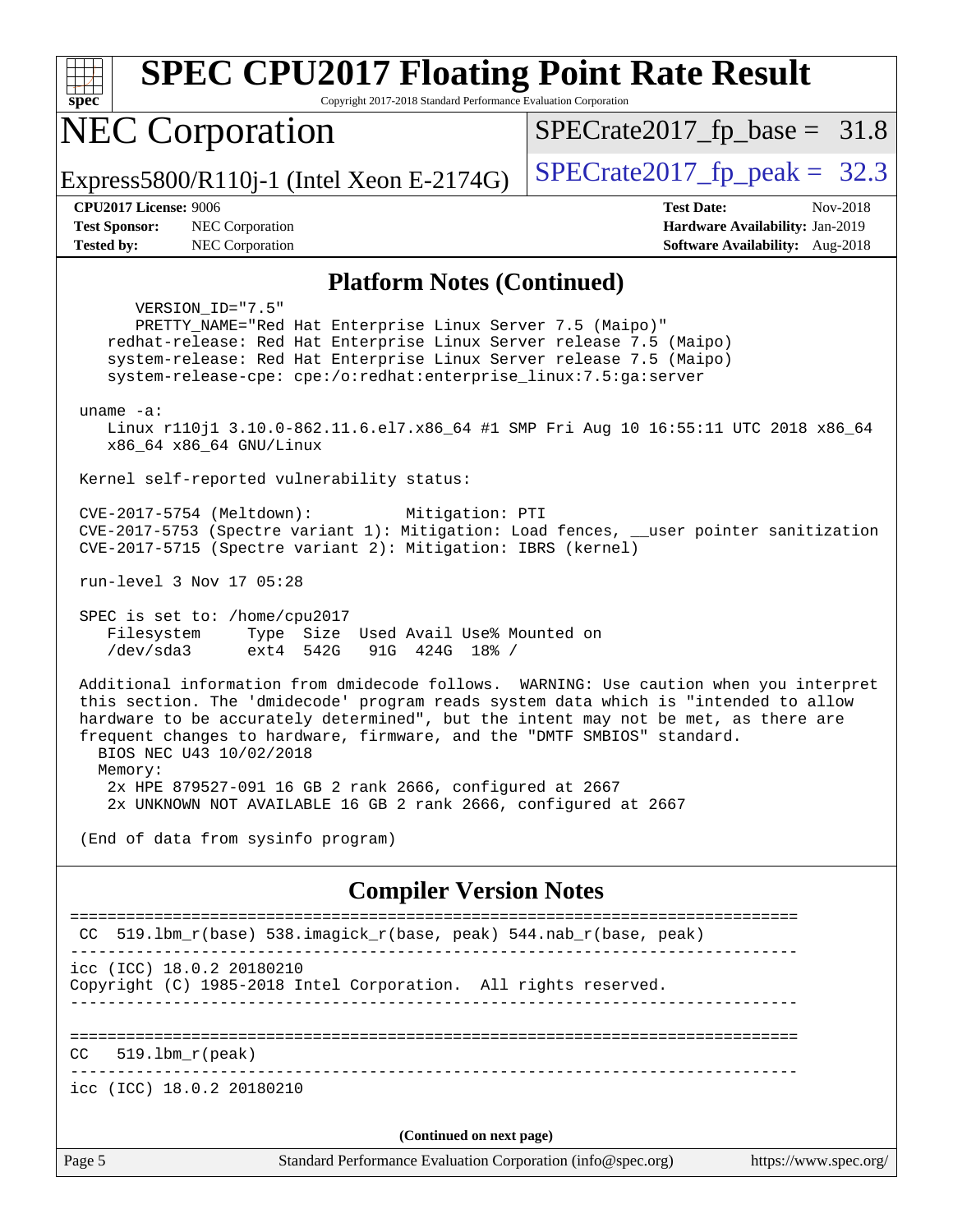| $spec^*$                                                                  | <b>SPEC CPU2017 Floating Point Rate Result</b>                                                                                                                                                | Copyright 2017-2018 Standard Performance Evaluation Corporation |  |                      |                                                                                         |                       |          |
|---------------------------------------------------------------------------|-----------------------------------------------------------------------------------------------------------------------------------------------------------------------------------------------|-----------------------------------------------------------------|--|----------------------|-----------------------------------------------------------------------------------------|-----------------------|----------|
|                                                                           | <b>NEC Corporation</b>                                                                                                                                                                        |                                                                 |  |                      | $SPECrate2017_fp\_base = 31.8$                                                          |                       |          |
|                                                                           | Express5800/R110j-1 (Intel Xeon E-2174G)                                                                                                                                                      |                                                                 |  |                      | $SPECrate2017_fp\_peak = 32.3$                                                          |                       |          |
| <b>CPU2017 License: 9006</b><br><b>Test Sponsor:</b><br><b>Tested by:</b> | <b>NEC</b> Corporation<br>NEC Corporation                                                                                                                                                     |                                                                 |  |                      | <b>Test Date:</b><br>Hardware Availability: Jan-2019<br>Software Availability: Aug-2018 |                       | Nov-2018 |
|                                                                           |                                                                                                                                                                                               | <b>Compiler Version Notes (Continued)</b>                       |  |                      |                                                                                         |                       |          |
|                                                                           | Copyright (C) 1985-2018 Intel Corporation. All rights reserved.                                                                                                                               |                                                                 |  |                      |                                                                                         |                       |          |
|                                                                           | CXXC 508.namd_r(base) 510.parest_r(base, peak)                                                                                                                                                |                                                                 |  |                      |                                                                                         |                       |          |
|                                                                           | icpc (ICC) 18.0.2 20180210<br>Copyright (C) 1985-2018 Intel Corporation. All rights reserved.                                                                                                 |                                                                 |  |                      |                                                                                         |                       |          |
| CXXC 508.namd_r(peak)                                                     |                                                                                                                                                                                               |                                                                 |  |                      |                                                                                         |                       |          |
|                                                                           | icpc (ICC) 18.0.2 20180210<br>Copyright (C) 1985-2018 Intel Corporation. All rights reserved.                                                                                                 |                                                                 |  |                      |                                                                                         |                       |          |
|                                                                           | CC 511.povray_r(base) 526.blender_r(base, peak)                                                                                                                                               |                                                                 |  |                      |                                                                                         |                       |          |
|                                                                           | icpc (ICC) 18.0.2 20180210<br>Copyright (C) 1985-2018 Intel Corporation. All rights reserved.<br>icc (ICC) 18.0.2 20180210<br>Copyright (C) 1985-2018 Intel Corporation. All rights reserved. |                                                                 |  |                      |                                                                                         |                       |          |
| CC.                                                                       | $511. povray_r (peak)$                                                                                                                                                                        |                                                                 |  |                      | ================================                                                        |                       |          |
|                                                                           | icpc (ICC) 18.0.2 20180210<br>Copyright (C) 1985-2018 Intel Corporation. All rights reserved.<br>icc (ICC) 18.0.2 20180210                                                                    |                                                                 |  |                      |                                                                                         |                       |          |
|                                                                           | Copyright (C) 1985-2018 Intel Corporation. All rights reserved.                                                                                                                               |                                                                 |  |                      |                                                                                         |                       |          |
|                                                                           | FC 507.cactuBSSN_r(base, peak)                                                                                                                                                                |                                                                 |  |                      |                                                                                         |                       |          |
|                                                                           | icpc (ICC) 18.0.2 20180210<br>Copyright (C) 1985-2018 Intel Corporation. All rights reserved.<br>icc (ICC) 18.0.2 20180210                                                                    |                                                                 |  |                      |                                                                                         |                       |          |
|                                                                           | Copyright (C) 1985-2018 Intel Corporation.<br>ifort (IFORT) 18.0.2 20180210<br>Copyright (C) 1985-2018 Intel Corporation. All rights reserved.                                                |                                                                 |  | All rights reserved. |                                                                                         |                       |          |
|                                                                           |                                                                                                                                                                                               |                                                                 |  |                      |                                                                                         |                       |          |
|                                                                           |                                                                                                                                                                                               | (Continued on next page)                                        |  |                      |                                                                                         |                       |          |
| Page 6                                                                    |                                                                                                                                                                                               | Standard Performance Evaluation Corporation (info@spec.org)     |  |                      |                                                                                         | https://www.spec.org/ |          |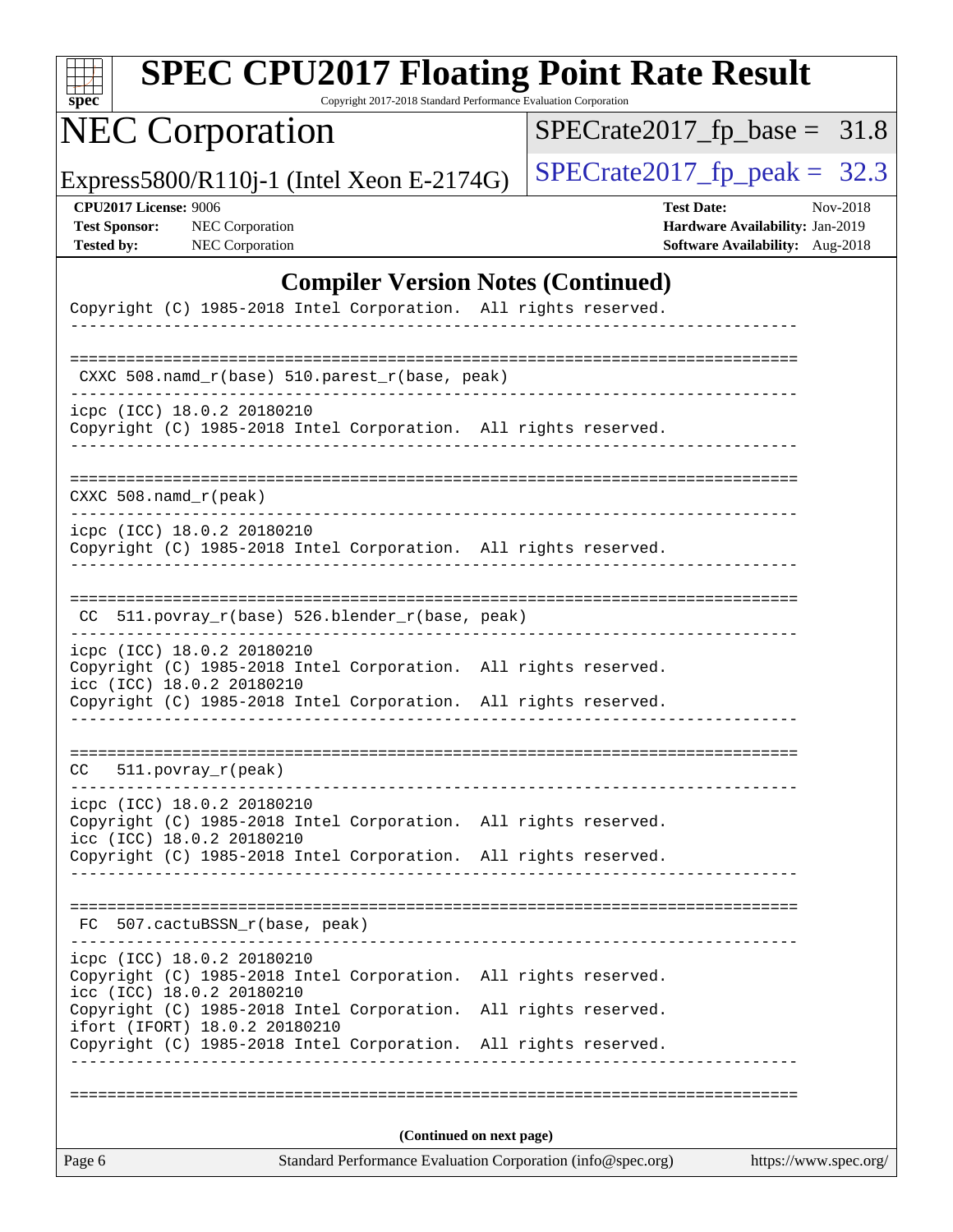| s | De | Ľ |  |
|---|----|---|--|

Copyright 2017-2018 Standard Performance Evaluation Corporation

## NEC Corporation

 $SPECrate2017_fp\_base = 31.8$ 

Express5800/R110j-1 (Intel Xeon E-2174G)  $\left|$  [SPECrate2017\\_fp\\_peak =](http://www.spec.org/auto/cpu2017/Docs/result-fields.html#SPECrate2017fppeak) 32.3

**[CPU2017 License:](http://www.spec.org/auto/cpu2017/Docs/result-fields.html#CPU2017License)** 9006 **[Test Date:](http://www.spec.org/auto/cpu2017/Docs/result-fields.html#TestDate)** Nov-2018 **[Test Sponsor:](http://www.spec.org/auto/cpu2017/Docs/result-fields.html#TestSponsor)** NEC Corporation **[Hardware Availability:](http://www.spec.org/auto/cpu2017/Docs/result-fields.html#HardwareAvailability)** Jan-2019 **[Tested by:](http://www.spec.org/auto/cpu2017/Docs/result-fields.html#Testedby)** NEC Corporation **[Software Availability:](http://www.spec.org/auto/cpu2017/Docs/result-fields.html#SoftwareAvailability)** Aug-2018

#### **[Compiler Version Notes \(Continued\)](http://www.spec.org/auto/cpu2017/Docs/result-fields.html#CompilerVersionNotes)**

|                                                            | FC 503.bwaves_r(base, peak) 549.fotonik3d_r(base, peak) 554.roms_r(base)                                                           |  |
|------------------------------------------------------------|------------------------------------------------------------------------------------------------------------------------------------|--|
| ifort (IFORT) 18.0.2 20180210                              | Copyright (C) 1985-2018 Intel Corporation. All rights reserved.                                                                    |  |
| $FC$ 554. roms $r$ (peak)                                  |                                                                                                                                    |  |
| ifort (IFORT) 18.0.2 20180210                              | Copyright (C) 1985-2018 Intel Corporation. All rights reserved.                                                                    |  |
| CC $521.$ wrf r(base) 527.cam4 r(base)                     |                                                                                                                                    |  |
| ifort (IFORT) 18.0.2 20180210<br>icc (ICC) 18.0.2 20180210 | Copyright (C) 1985-2018 Intel Corporation. All rights reserved.<br>Copyright (C) 1985-2018 Intel Corporation. All rights reserved. |  |
| $CC = 521$ .wrf $r(\text{peak})$ 527.cam4 $r(\text{peak})$ |                                                                                                                                    |  |
| ifort (IFORT) 18.0.2 20180210<br>icc (ICC) 18.0.2 20180210 | Copyright (C) 1985-2018 Intel Corporation. All rights reserved.<br>Copyright (C) 1985-2018 Intel Corporation. All rights reserved. |  |

#### **[Base Compiler Invocation](http://www.spec.org/auto/cpu2017/Docs/result-fields.html#BaseCompilerInvocation)**

[C benchmarks](http://www.spec.org/auto/cpu2017/Docs/result-fields.html#Cbenchmarks): [icc -m64 -std=c11](http://www.spec.org/cpu2017/results/res2018q4/cpu2017-20181210-10057.flags.html#user_CCbase_intel_icc_64bit_c11_33ee0cdaae7deeeab2a9725423ba97205ce30f63b9926c2519791662299b76a0318f32ddfffdc46587804de3178b4f9328c46fa7c2b0cd779d7a61945c91cd35)

[C++ benchmarks:](http://www.spec.org/auto/cpu2017/Docs/result-fields.html#CXXbenchmarks) [icpc -m64](http://www.spec.org/cpu2017/results/res2018q4/cpu2017-20181210-10057.flags.html#user_CXXbase_intel_icpc_64bit_4ecb2543ae3f1412ef961e0650ca070fec7b7afdcd6ed48761b84423119d1bf6bdf5cad15b44d48e7256388bc77273b966e5eb805aefd121eb22e9299b2ec9d9)

[Fortran benchmarks](http://www.spec.org/auto/cpu2017/Docs/result-fields.html#Fortranbenchmarks): [ifort -m64](http://www.spec.org/cpu2017/results/res2018q4/cpu2017-20181210-10057.flags.html#user_FCbase_intel_ifort_64bit_24f2bb282fbaeffd6157abe4f878425411749daecae9a33200eee2bee2fe76f3b89351d69a8130dd5949958ce389cf37ff59a95e7a40d588e8d3a57e0c3fd751)

[Benchmarks using both Fortran and C](http://www.spec.org/auto/cpu2017/Docs/result-fields.html#BenchmarksusingbothFortranandC): [ifort -m64](http://www.spec.org/cpu2017/results/res2018q4/cpu2017-20181210-10057.flags.html#user_CC_FCbase_intel_ifort_64bit_24f2bb282fbaeffd6157abe4f878425411749daecae9a33200eee2bee2fe76f3b89351d69a8130dd5949958ce389cf37ff59a95e7a40d588e8d3a57e0c3fd751) [icc -m64 -std=c11](http://www.spec.org/cpu2017/results/res2018q4/cpu2017-20181210-10057.flags.html#user_CC_FCbase_intel_icc_64bit_c11_33ee0cdaae7deeeab2a9725423ba97205ce30f63b9926c2519791662299b76a0318f32ddfffdc46587804de3178b4f9328c46fa7c2b0cd779d7a61945c91cd35)

**(Continued on next page)**

Page 7 Standard Performance Evaluation Corporation [\(info@spec.org\)](mailto:info@spec.org) <https://www.spec.org/>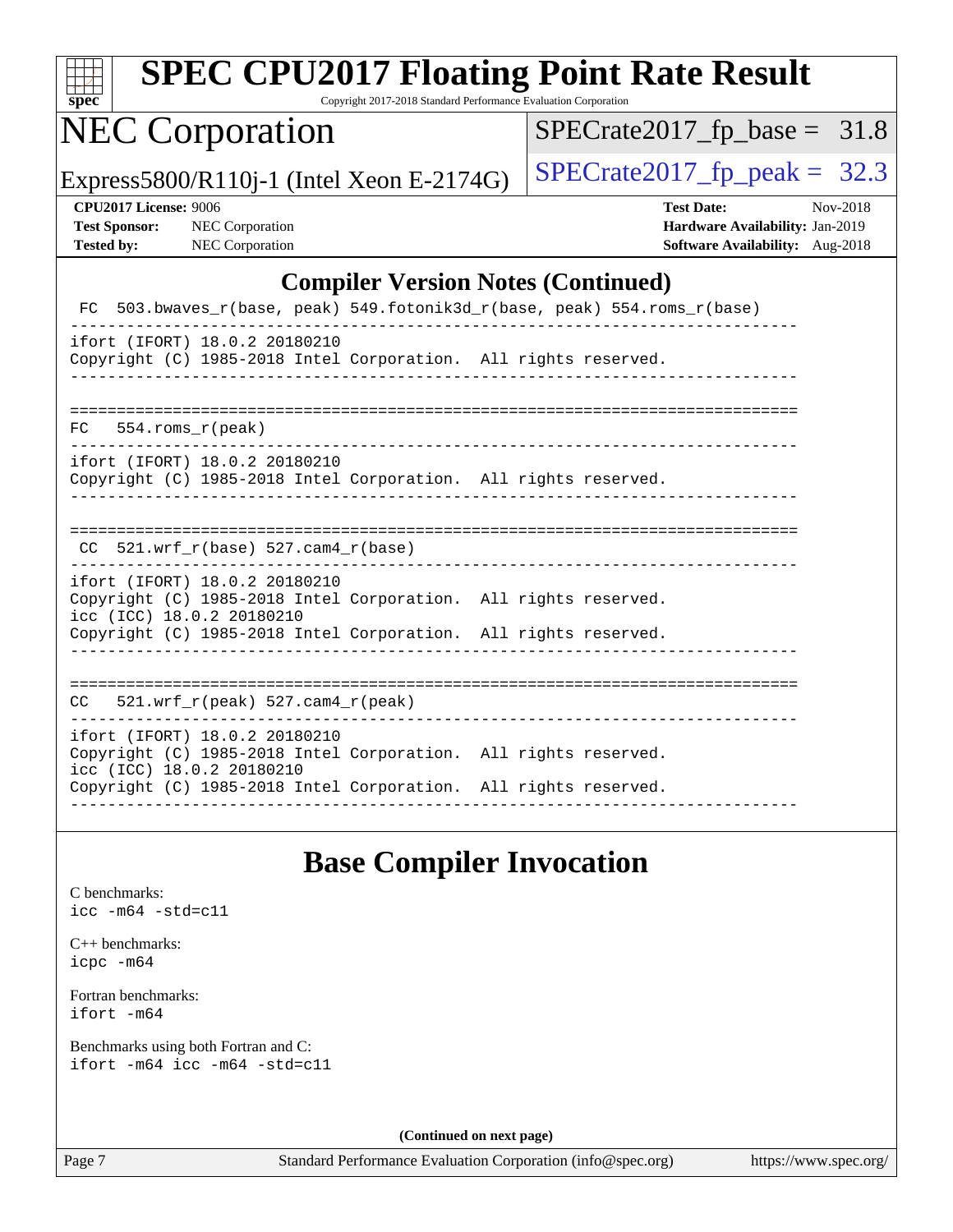

Copyright 2017-2018 Standard Performance Evaluation Corporation

## NEC Corporation

 $SPECTate2017_fp\_base = 31.8$ 

Express5800/R110j-1 (Intel Xeon E-2174G)  $\vert$  [SPECrate2017\\_fp\\_peak =](http://www.spec.org/auto/cpu2017/Docs/result-fields.html#SPECrate2017fppeak) 32.3

**[Test Sponsor:](http://www.spec.org/auto/cpu2017/Docs/result-fields.html#TestSponsor)** NEC Corporation **[Hardware Availability:](http://www.spec.org/auto/cpu2017/Docs/result-fields.html#HardwareAvailability)** Jan-2019 **[Tested by:](http://www.spec.org/auto/cpu2017/Docs/result-fields.html#Testedby)** NEC Corporation **[Software Availability:](http://www.spec.org/auto/cpu2017/Docs/result-fields.html#SoftwareAvailability)** Aug-2018

**[CPU2017 License:](http://www.spec.org/auto/cpu2017/Docs/result-fields.html#CPU2017License)** 9006 **[Test Date:](http://www.spec.org/auto/cpu2017/Docs/result-fields.html#TestDate)** Nov-2018

#### **[Base Compiler Invocation \(Continued\)](http://www.spec.org/auto/cpu2017/Docs/result-fields.html#BaseCompilerInvocation)**

[Benchmarks using both C and C++](http://www.spec.org/auto/cpu2017/Docs/result-fields.html#BenchmarksusingbothCandCXX): [icpc -m64](http://www.spec.org/cpu2017/results/res2018q4/cpu2017-20181210-10057.flags.html#user_CC_CXXbase_intel_icpc_64bit_4ecb2543ae3f1412ef961e0650ca070fec7b7afdcd6ed48761b84423119d1bf6bdf5cad15b44d48e7256388bc77273b966e5eb805aefd121eb22e9299b2ec9d9) [icc -m64 -std=c11](http://www.spec.org/cpu2017/results/res2018q4/cpu2017-20181210-10057.flags.html#user_CC_CXXbase_intel_icc_64bit_c11_33ee0cdaae7deeeab2a9725423ba97205ce30f63b9926c2519791662299b76a0318f32ddfffdc46587804de3178b4f9328c46fa7c2b0cd779d7a61945c91cd35)

[Benchmarks using Fortran, C, and C++:](http://www.spec.org/auto/cpu2017/Docs/result-fields.html#BenchmarksusingFortranCandCXX) [icpc -m64](http://www.spec.org/cpu2017/results/res2018q4/cpu2017-20181210-10057.flags.html#user_CC_CXX_FCbase_intel_icpc_64bit_4ecb2543ae3f1412ef961e0650ca070fec7b7afdcd6ed48761b84423119d1bf6bdf5cad15b44d48e7256388bc77273b966e5eb805aefd121eb22e9299b2ec9d9) [icc -m64 -std=c11](http://www.spec.org/cpu2017/results/res2018q4/cpu2017-20181210-10057.flags.html#user_CC_CXX_FCbase_intel_icc_64bit_c11_33ee0cdaae7deeeab2a9725423ba97205ce30f63b9926c2519791662299b76a0318f32ddfffdc46587804de3178b4f9328c46fa7c2b0cd779d7a61945c91cd35) [ifort -m64](http://www.spec.org/cpu2017/results/res2018q4/cpu2017-20181210-10057.flags.html#user_CC_CXX_FCbase_intel_ifort_64bit_24f2bb282fbaeffd6157abe4f878425411749daecae9a33200eee2bee2fe76f3b89351d69a8130dd5949958ce389cf37ff59a95e7a40d588e8d3a57e0c3fd751)

**[Base Portability Flags](http://www.spec.org/auto/cpu2017/Docs/result-fields.html#BasePortabilityFlags)**

 503.bwaves\_r: [-DSPEC\\_LP64](http://www.spec.org/cpu2017/results/res2018q4/cpu2017-20181210-10057.flags.html#suite_basePORTABILITY503_bwaves_r_DSPEC_LP64) 507.cactuBSSN\_r: [-DSPEC\\_LP64](http://www.spec.org/cpu2017/results/res2018q4/cpu2017-20181210-10057.flags.html#suite_basePORTABILITY507_cactuBSSN_r_DSPEC_LP64) 508.namd\_r: [-DSPEC\\_LP64](http://www.spec.org/cpu2017/results/res2018q4/cpu2017-20181210-10057.flags.html#suite_basePORTABILITY508_namd_r_DSPEC_LP64) 510.parest\_r: [-DSPEC\\_LP64](http://www.spec.org/cpu2017/results/res2018q4/cpu2017-20181210-10057.flags.html#suite_basePORTABILITY510_parest_r_DSPEC_LP64) 511.povray\_r: [-DSPEC\\_LP64](http://www.spec.org/cpu2017/results/res2018q4/cpu2017-20181210-10057.flags.html#suite_basePORTABILITY511_povray_r_DSPEC_LP64) 519.lbm\_r: [-DSPEC\\_LP64](http://www.spec.org/cpu2017/results/res2018q4/cpu2017-20181210-10057.flags.html#suite_basePORTABILITY519_lbm_r_DSPEC_LP64) 521.wrf\_r: [-DSPEC\\_LP64](http://www.spec.org/cpu2017/results/res2018q4/cpu2017-20181210-10057.flags.html#suite_basePORTABILITY521_wrf_r_DSPEC_LP64) [-DSPEC\\_CASE\\_FLAG](http://www.spec.org/cpu2017/results/res2018q4/cpu2017-20181210-10057.flags.html#b521.wrf_r_baseCPORTABILITY_DSPEC_CASE_FLAG) [-convert big\\_endian](http://www.spec.org/cpu2017/results/res2018q4/cpu2017-20181210-10057.flags.html#user_baseFPORTABILITY521_wrf_r_convert_big_endian_c3194028bc08c63ac5d04de18c48ce6d347e4e562e8892b8bdbdc0214820426deb8554edfa529a3fb25a586e65a3d812c835984020483e7e73212c4d31a38223) 526.blender\_r: [-DSPEC\\_LP64](http://www.spec.org/cpu2017/results/res2018q4/cpu2017-20181210-10057.flags.html#suite_basePORTABILITY526_blender_r_DSPEC_LP64) [-DSPEC\\_LINUX](http://www.spec.org/cpu2017/results/res2018q4/cpu2017-20181210-10057.flags.html#b526.blender_r_baseCPORTABILITY_DSPEC_LINUX) [-funsigned-char](http://www.spec.org/cpu2017/results/res2018q4/cpu2017-20181210-10057.flags.html#user_baseCPORTABILITY526_blender_r_force_uchar_40c60f00ab013830e2dd6774aeded3ff59883ba5a1fc5fc14077f794d777847726e2a5858cbc7672e36e1b067e7e5c1d9a74f7176df07886a243d7cc18edfe67) 527.cam4\_r: [-DSPEC\\_LP64](http://www.spec.org/cpu2017/results/res2018q4/cpu2017-20181210-10057.flags.html#suite_basePORTABILITY527_cam4_r_DSPEC_LP64) [-DSPEC\\_CASE\\_FLAG](http://www.spec.org/cpu2017/results/res2018q4/cpu2017-20181210-10057.flags.html#b527.cam4_r_baseCPORTABILITY_DSPEC_CASE_FLAG) 538.imagick\_r: [-DSPEC\\_LP64](http://www.spec.org/cpu2017/results/res2018q4/cpu2017-20181210-10057.flags.html#suite_basePORTABILITY538_imagick_r_DSPEC_LP64) 544.nab\_r: [-DSPEC\\_LP64](http://www.spec.org/cpu2017/results/res2018q4/cpu2017-20181210-10057.flags.html#suite_basePORTABILITY544_nab_r_DSPEC_LP64) 549.fotonik3d\_r: [-DSPEC\\_LP64](http://www.spec.org/cpu2017/results/res2018q4/cpu2017-20181210-10057.flags.html#suite_basePORTABILITY549_fotonik3d_r_DSPEC_LP64) 554.roms\_r: [-DSPEC\\_LP64](http://www.spec.org/cpu2017/results/res2018q4/cpu2017-20181210-10057.flags.html#suite_basePORTABILITY554_roms_r_DSPEC_LP64)

#### **[Base Optimization Flags](http://www.spec.org/auto/cpu2017/Docs/result-fields.html#BaseOptimizationFlags)**

[C benchmarks](http://www.spec.org/auto/cpu2017/Docs/result-fields.html#Cbenchmarks):

[-xCORE-AVX2](http://www.spec.org/cpu2017/results/res2018q4/cpu2017-20181210-10057.flags.html#user_CCbase_f-xCORE-AVX2) [-ipo](http://www.spec.org/cpu2017/results/res2018q4/cpu2017-20181210-10057.flags.html#user_CCbase_f-ipo) [-O3](http://www.spec.org/cpu2017/results/res2018q4/cpu2017-20181210-10057.flags.html#user_CCbase_f-O3) [-no-prec-div](http://www.spec.org/cpu2017/results/res2018q4/cpu2017-20181210-10057.flags.html#user_CCbase_f-no-prec-div) [-qopt-prefetch](http://www.spec.org/cpu2017/results/res2018q4/cpu2017-20181210-10057.flags.html#user_CCbase_f-qopt-prefetch) [-ffinite-math-only](http://www.spec.org/cpu2017/results/res2018q4/cpu2017-20181210-10057.flags.html#user_CCbase_f_finite_math_only_cb91587bd2077682c4b38af759c288ed7c732db004271a9512da14a4f8007909a5f1427ecbf1a0fb78ff2a814402c6114ac565ca162485bbcae155b5e4258871) [-qopt-mem-layout-trans=3](http://www.spec.org/cpu2017/results/res2018q4/cpu2017-20181210-10057.flags.html#user_CCbase_f-qopt-mem-layout-trans_de80db37974c74b1f0e20d883f0b675c88c3b01e9d123adea9b28688d64333345fb62bc4a798493513fdb68f60282f9a726aa07f478b2f7113531aecce732043)

[C++ benchmarks:](http://www.spec.org/auto/cpu2017/Docs/result-fields.html#CXXbenchmarks)

[-xCORE-AVX2](http://www.spec.org/cpu2017/results/res2018q4/cpu2017-20181210-10057.flags.html#user_CXXbase_f-xCORE-AVX2) [-ipo](http://www.spec.org/cpu2017/results/res2018q4/cpu2017-20181210-10057.flags.html#user_CXXbase_f-ipo) [-O3](http://www.spec.org/cpu2017/results/res2018q4/cpu2017-20181210-10057.flags.html#user_CXXbase_f-O3) [-no-prec-div](http://www.spec.org/cpu2017/results/res2018q4/cpu2017-20181210-10057.flags.html#user_CXXbase_f-no-prec-div) [-qopt-prefetch](http://www.spec.org/cpu2017/results/res2018q4/cpu2017-20181210-10057.flags.html#user_CXXbase_f-qopt-prefetch) [-ffinite-math-only](http://www.spec.org/cpu2017/results/res2018q4/cpu2017-20181210-10057.flags.html#user_CXXbase_f_finite_math_only_cb91587bd2077682c4b38af759c288ed7c732db004271a9512da14a4f8007909a5f1427ecbf1a0fb78ff2a814402c6114ac565ca162485bbcae155b5e4258871) [-qopt-mem-layout-trans=3](http://www.spec.org/cpu2017/results/res2018q4/cpu2017-20181210-10057.flags.html#user_CXXbase_f-qopt-mem-layout-trans_de80db37974c74b1f0e20d883f0b675c88c3b01e9d123adea9b28688d64333345fb62bc4a798493513fdb68f60282f9a726aa07f478b2f7113531aecce732043)

[Fortran benchmarks](http://www.spec.org/auto/cpu2017/Docs/result-fields.html#Fortranbenchmarks):

[-xCORE-AVX2](http://www.spec.org/cpu2017/results/res2018q4/cpu2017-20181210-10057.flags.html#user_FCbase_f-xCORE-AVX2) [-ipo](http://www.spec.org/cpu2017/results/res2018q4/cpu2017-20181210-10057.flags.html#user_FCbase_f-ipo) [-O3](http://www.spec.org/cpu2017/results/res2018q4/cpu2017-20181210-10057.flags.html#user_FCbase_f-O3) [-no-prec-div](http://www.spec.org/cpu2017/results/res2018q4/cpu2017-20181210-10057.flags.html#user_FCbase_f-no-prec-div) [-qopt-prefetch](http://www.spec.org/cpu2017/results/res2018q4/cpu2017-20181210-10057.flags.html#user_FCbase_f-qopt-prefetch) [-ffinite-math-only](http://www.spec.org/cpu2017/results/res2018q4/cpu2017-20181210-10057.flags.html#user_FCbase_f_finite_math_only_cb91587bd2077682c4b38af759c288ed7c732db004271a9512da14a4f8007909a5f1427ecbf1a0fb78ff2a814402c6114ac565ca162485bbcae155b5e4258871) [-qopt-mem-layout-trans=3](http://www.spec.org/cpu2017/results/res2018q4/cpu2017-20181210-10057.flags.html#user_FCbase_f-qopt-mem-layout-trans_de80db37974c74b1f0e20d883f0b675c88c3b01e9d123adea9b28688d64333345fb62bc4a798493513fdb68f60282f9a726aa07f478b2f7113531aecce732043) [-auto](http://www.spec.org/cpu2017/results/res2018q4/cpu2017-20181210-10057.flags.html#user_FCbase_f-auto) [-nostandard-realloc-lhs](http://www.spec.org/cpu2017/results/res2018q4/cpu2017-20181210-10057.flags.html#user_FCbase_f_2003_std_realloc_82b4557e90729c0f113870c07e44d33d6f5a304b4f63d4c15d2d0f1fab99f5daaed73bdb9275d9ae411527f28b936061aa8b9c8f2d63842963b95c9dd6426b8a)

[Benchmarks using both Fortran and C](http://www.spec.org/auto/cpu2017/Docs/result-fields.html#BenchmarksusingbothFortranandC):

```
-xCORE-AVX2 -ipo -O3 -no-prec-div -qopt-prefetch -ffinite-math-only
-qopt-mem-layout-trans=3 -auto -nostandard-realloc-lhs
```
[Benchmarks using both C and C++](http://www.spec.org/auto/cpu2017/Docs/result-fields.html#BenchmarksusingbothCandCXX): [-xCORE-AVX2](http://www.spec.org/cpu2017/results/res2018q4/cpu2017-20181210-10057.flags.html#user_CC_CXXbase_f-xCORE-AVX2) [-ipo](http://www.spec.org/cpu2017/results/res2018q4/cpu2017-20181210-10057.flags.html#user_CC_CXXbase_f-ipo) [-O3](http://www.spec.org/cpu2017/results/res2018q4/cpu2017-20181210-10057.flags.html#user_CC_CXXbase_f-O3) [-no-prec-div](http://www.spec.org/cpu2017/results/res2018q4/cpu2017-20181210-10057.flags.html#user_CC_CXXbase_f-no-prec-div) [-qopt-prefetch](http://www.spec.org/cpu2017/results/res2018q4/cpu2017-20181210-10057.flags.html#user_CC_CXXbase_f-qopt-prefetch) [-ffinite-math-only](http://www.spec.org/cpu2017/results/res2018q4/cpu2017-20181210-10057.flags.html#user_CC_CXXbase_f_finite_math_only_cb91587bd2077682c4b38af759c288ed7c732db004271a9512da14a4f8007909a5f1427ecbf1a0fb78ff2a814402c6114ac565ca162485bbcae155b5e4258871)

**(Continued on next page)**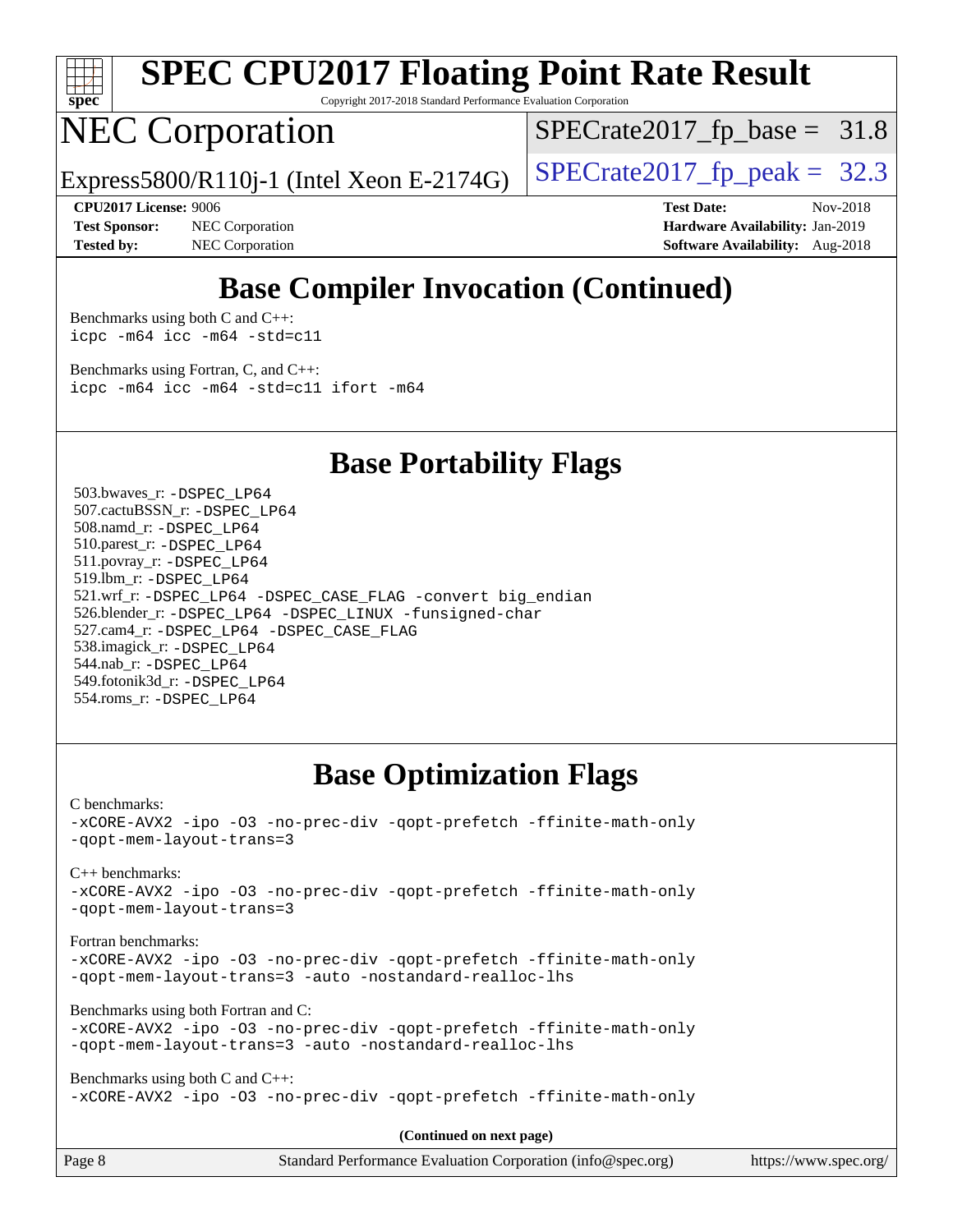

Copyright 2017-2018 Standard Performance Evaluation Corporation

# NEC Corporation

 $SPECTate2017_fp\_base = 31.8$ 

Express5800/R110j-1 (Intel Xeon E-2174G)  $\vert$  [SPECrate2017\\_fp\\_peak =](http://www.spec.org/auto/cpu2017/Docs/result-fields.html#SPECrate2017fppeak) 32.3

**[Test Sponsor:](http://www.spec.org/auto/cpu2017/Docs/result-fields.html#TestSponsor)** NEC Corporation **[Hardware Availability:](http://www.spec.org/auto/cpu2017/Docs/result-fields.html#HardwareAvailability)** Jan-2019 **[Tested by:](http://www.spec.org/auto/cpu2017/Docs/result-fields.html#Testedby)** NEC Corporation **[Software Availability:](http://www.spec.org/auto/cpu2017/Docs/result-fields.html#SoftwareAvailability)** Aug-2018

**[CPU2017 License:](http://www.spec.org/auto/cpu2017/Docs/result-fields.html#CPU2017License)** 9006 **[Test Date:](http://www.spec.org/auto/cpu2017/Docs/result-fields.html#TestDate)** Nov-2018

## **[Base Optimization Flags \(Continued\)](http://www.spec.org/auto/cpu2017/Docs/result-fields.html#BaseOptimizationFlags)**

[Benchmarks using both C and C++](http://www.spec.org/auto/cpu2017/Docs/result-fields.html#BenchmarksusingbothCandCXX) (continued): [-qopt-mem-layout-trans=3](http://www.spec.org/cpu2017/results/res2018q4/cpu2017-20181210-10057.flags.html#user_CC_CXXbase_f-qopt-mem-layout-trans_de80db37974c74b1f0e20d883f0b675c88c3b01e9d123adea9b28688d64333345fb62bc4a798493513fdb68f60282f9a726aa07f478b2f7113531aecce732043)

[Benchmarks using Fortran, C, and C++:](http://www.spec.org/auto/cpu2017/Docs/result-fields.html#BenchmarksusingFortranCandCXX)

[-xCORE-AVX2](http://www.spec.org/cpu2017/results/res2018q4/cpu2017-20181210-10057.flags.html#user_CC_CXX_FCbase_f-xCORE-AVX2) [-ipo](http://www.spec.org/cpu2017/results/res2018q4/cpu2017-20181210-10057.flags.html#user_CC_CXX_FCbase_f-ipo) [-O3](http://www.spec.org/cpu2017/results/res2018q4/cpu2017-20181210-10057.flags.html#user_CC_CXX_FCbase_f-O3) [-no-prec-div](http://www.spec.org/cpu2017/results/res2018q4/cpu2017-20181210-10057.flags.html#user_CC_CXX_FCbase_f-no-prec-div) [-qopt-prefetch](http://www.spec.org/cpu2017/results/res2018q4/cpu2017-20181210-10057.flags.html#user_CC_CXX_FCbase_f-qopt-prefetch) [-ffinite-math-only](http://www.spec.org/cpu2017/results/res2018q4/cpu2017-20181210-10057.flags.html#user_CC_CXX_FCbase_f_finite_math_only_cb91587bd2077682c4b38af759c288ed7c732db004271a9512da14a4f8007909a5f1427ecbf1a0fb78ff2a814402c6114ac565ca162485bbcae155b5e4258871) [-qopt-mem-layout-trans=3](http://www.spec.org/cpu2017/results/res2018q4/cpu2017-20181210-10057.flags.html#user_CC_CXX_FCbase_f-qopt-mem-layout-trans_de80db37974c74b1f0e20d883f0b675c88c3b01e9d123adea9b28688d64333345fb62bc4a798493513fdb68f60282f9a726aa07f478b2f7113531aecce732043) [-auto](http://www.spec.org/cpu2017/results/res2018q4/cpu2017-20181210-10057.flags.html#user_CC_CXX_FCbase_f-auto) [-nostandard-realloc-lhs](http://www.spec.org/cpu2017/results/res2018q4/cpu2017-20181210-10057.flags.html#user_CC_CXX_FCbase_f_2003_std_realloc_82b4557e90729c0f113870c07e44d33d6f5a304b4f63d4c15d2d0f1fab99f5daaed73bdb9275d9ae411527f28b936061aa8b9c8f2d63842963b95c9dd6426b8a)

#### **[Peak Compiler Invocation](http://www.spec.org/auto/cpu2017/Docs/result-fields.html#PeakCompilerInvocation)**

[C benchmarks](http://www.spec.org/auto/cpu2017/Docs/result-fields.html#Cbenchmarks): [icc -m64 -std=c11](http://www.spec.org/cpu2017/results/res2018q4/cpu2017-20181210-10057.flags.html#user_CCpeak_intel_icc_64bit_c11_33ee0cdaae7deeeab2a9725423ba97205ce30f63b9926c2519791662299b76a0318f32ddfffdc46587804de3178b4f9328c46fa7c2b0cd779d7a61945c91cd35)

[C++ benchmarks:](http://www.spec.org/auto/cpu2017/Docs/result-fields.html#CXXbenchmarks) [icpc -m64](http://www.spec.org/cpu2017/results/res2018q4/cpu2017-20181210-10057.flags.html#user_CXXpeak_intel_icpc_64bit_4ecb2543ae3f1412ef961e0650ca070fec7b7afdcd6ed48761b84423119d1bf6bdf5cad15b44d48e7256388bc77273b966e5eb805aefd121eb22e9299b2ec9d9)

[Fortran benchmarks](http://www.spec.org/auto/cpu2017/Docs/result-fields.html#Fortranbenchmarks): [ifort -m64](http://www.spec.org/cpu2017/results/res2018q4/cpu2017-20181210-10057.flags.html#user_FCpeak_intel_ifort_64bit_24f2bb282fbaeffd6157abe4f878425411749daecae9a33200eee2bee2fe76f3b89351d69a8130dd5949958ce389cf37ff59a95e7a40d588e8d3a57e0c3fd751)

[Benchmarks using both Fortran and C](http://www.spec.org/auto/cpu2017/Docs/result-fields.html#BenchmarksusingbothFortranandC): [ifort -m64](http://www.spec.org/cpu2017/results/res2018q4/cpu2017-20181210-10057.flags.html#user_CC_FCpeak_intel_ifort_64bit_24f2bb282fbaeffd6157abe4f878425411749daecae9a33200eee2bee2fe76f3b89351d69a8130dd5949958ce389cf37ff59a95e7a40d588e8d3a57e0c3fd751) [icc -m64 -std=c11](http://www.spec.org/cpu2017/results/res2018q4/cpu2017-20181210-10057.flags.html#user_CC_FCpeak_intel_icc_64bit_c11_33ee0cdaae7deeeab2a9725423ba97205ce30f63b9926c2519791662299b76a0318f32ddfffdc46587804de3178b4f9328c46fa7c2b0cd779d7a61945c91cd35)

[Benchmarks using both C and C++](http://www.spec.org/auto/cpu2017/Docs/result-fields.html#BenchmarksusingbothCandCXX): [icpc -m64](http://www.spec.org/cpu2017/results/res2018q4/cpu2017-20181210-10057.flags.html#user_CC_CXXpeak_intel_icpc_64bit_4ecb2543ae3f1412ef961e0650ca070fec7b7afdcd6ed48761b84423119d1bf6bdf5cad15b44d48e7256388bc77273b966e5eb805aefd121eb22e9299b2ec9d9) [icc -m64 -std=c11](http://www.spec.org/cpu2017/results/res2018q4/cpu2017-20181210-10057.flags.html#user_CC_CXXpeak_intel_icc_64bit_c11_33ee0cdaae7deeeab2a9725423ba97205ce30f63b9926c2519791662299b76a0318f32ddfffdc46587804de3178b4f9328c46fa7c2b0cd779d7a61945c91cd35)

[Benchmarks using Fortran, C, and C++:](http://www.spec.org/auto/cpu2017/Docs/result-fields.html#BenchmarksusingFortranCandCXX) [icpc -m64](http://www.spec.org/cpu2017/results/res2018q4/cpu2017-20181210-10057.flags.html#user_CC_CXX_FCpeak_intel_icpc_64bit_4ecb2543ae3f1412ef961e0650ca070fec7b7afdcd6ed48761b84423119d1bf6bdf5cad15b44d48e7256388bc77273b966e5eb805aefd121eb22e9299b2ec9d9) [icc -m64 -std=c11](http://www.spec.org/cpu2017/results/res2018q4/cpu2017-20181210-10057.flags.html#user_CC_CXX_FCpeak_intel_icc_64bit_c11_33ee0cdaae7deeeab2a9725423ba97205ce30f63b9926c2519791662299b76a0318f32ddfffdc46587804de3178b4f9328c46fa7c2b0cd779d7a61945c91cd35) [ifort -m64](http://www.spec.org/cpu2017/results/res2018q4/cpu2017-20181210-10057.flags.html#user_CC_CXX_FCpeak_intel_ifort_64bit_24f2bb282fbaeffd6157abe4f878425411749daecae9a33200eee2bee2fe76f3b89351d69a8130dd5949958ce389cf37ff59a95e7a40d588e8d3a57e0c3fd751)

## **[Peak Portability Flags](http://www.spec.org/auto/cpu2017/Docs/result-fields.html#PeakPortabilityFlags)**

Same as Base Portability Flags

## **[Peak Optimization Flags](http://www.spec.org/auto/cpu2017/Docs/result-fields.html#PeakOptimizationFlags)**

[C benchmarks](http://www.spec.org/auto/cpu2017/Docs/result-fields.html#Cbenchmarks):

```
 519.lbm_r: -prof-gen(pass 1) -prof-use(pass 2) -ipo -xCORE-AVX2 -O3
-no-prec-div -qopt-prefetch -ffinite-math-only
-qopt-mem-layout-trans=3
```
**(Continued on next page)**

Page 9 Standard Performance Evaluation Corporation [\(info@spec.org\)](mailto:info@spec.org) <https://www.spec.org/>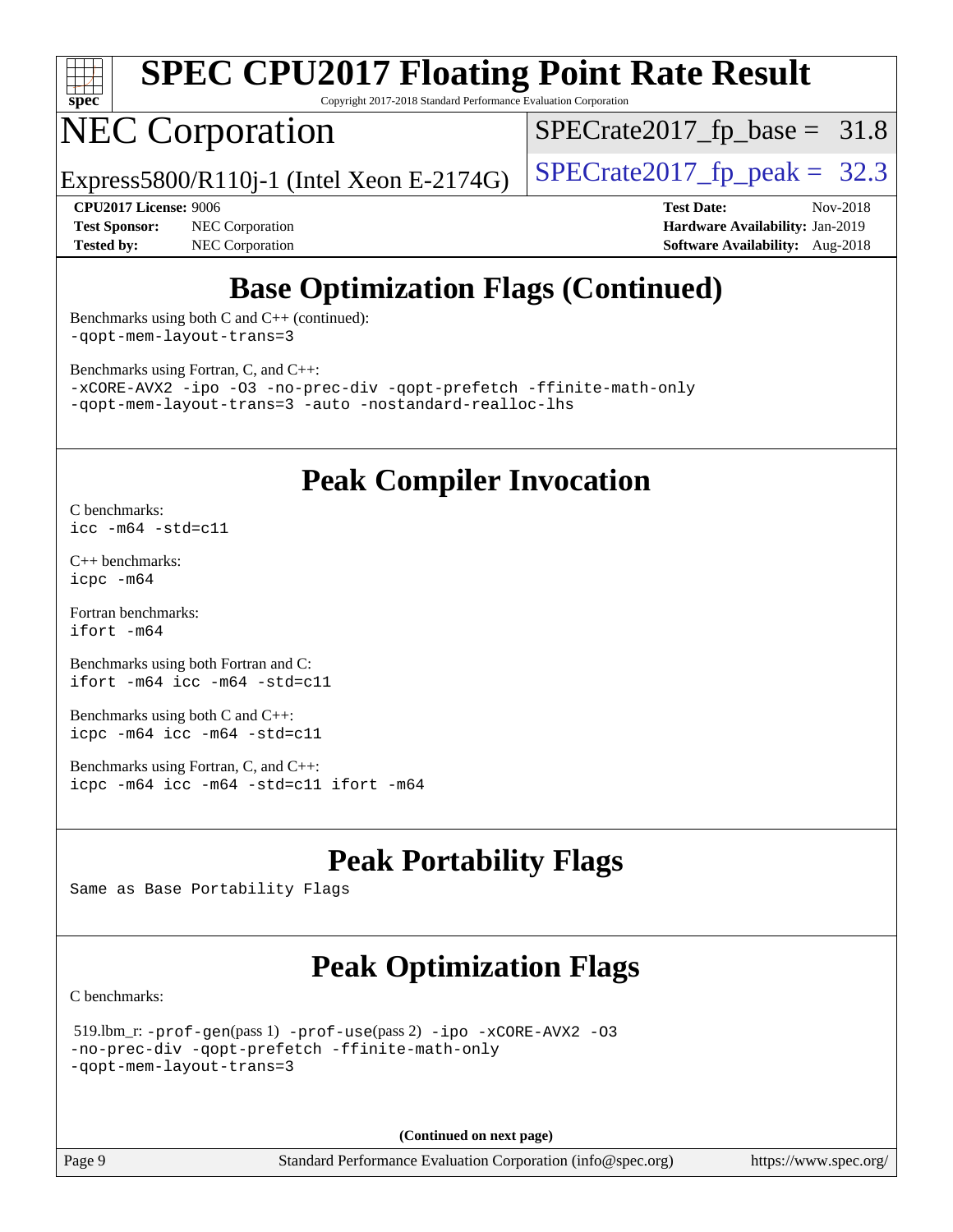

Copyright 2017-2018 Standard Performance Evaluation Corporation

## NEC Corporation

 $SPECTate2017_fp\_base = 31.8$ 

Express5800/R110j-1 (Intel Xeon E-2174G)  $\vert$  [SPECrate2017\\_fp\\_peak =](http://www.spec.org/auto/cpu2017/Docs/result-fields.html#SPECrate2017fppeak) 32.3

**[Test Sponsor:](http://www.spec.org/auto/cpu2017/Docs/result-fields.html#TestSponsor)** NEC Corporation **[Hardware Availability:](http://www.spec.org/auto/cpu2017/Docs/result-fields.html#HardwareAvailability)** Jan-2019 **[Tested by:](http://www.spec.org/auto/cpu2017/Docs/result-fields.html#Testedby)** NEC Corporation **[Software Availability:](http://www.spec.org/auto/cpu2017/Docs/result-fields.html#SoftwareAvailability)** Aug-2018

**[CPU2017 License:](http://www.spec.org/auto/cpu2017/Docs/result-fields.html#CPU2017License)** 9006 **[Test Date:](http://www.spec.org/auto/cpu2017/Docs/result-fields.html#TestDate)** Nov-2018

## **[Peak Optimization Flags \(Continued\)](http://www.spec.org/auto/cpu2017/Docs/result-fields.html#PeakOptimizationFlags)**

```
 538.imagick_r: -xCORE-AVX2 -ipo -O3 -no-prec-div -qopt-prefetch
-ffinite-math-only -qopt-mem-layout-trans=3
 544.nab_r: Same as 538.imagick_r
C++ benchmarks: 
 508.namd_r: -prof-gen(pass 1) -prof-use(pass 2) -ipo -xCORE-AVX2 -O3
-no-prec-div -qopt-prefetch -ffinite-math-only
-qopt-mem-layout-trans=3
 510.parest_r: -xCORE-AVX2 -ipo -O3 -no-prec-div -qopt-prefetch
-ffinite-math-only -qopt-mem-layout-trans=3
Fortran benchmarks: 
 503.bwaves_r: -xCORE-AVX2 -ipo -O3 -no-prec-div -qopt-prefetch
-ffinite-math-only -qopt-mem-layout-trans=3 -auto
-nostandard-realloc-lhs
 549.fotonik3d_r: Same as 503.bwaves_r
 554.roms_r: -prof-gen(pass 1) -prof-use(pass 2) -ipo -xCORE-AVX2 -O3
-no-prec-div -qopt-prefetch -ffinite-math-only
-qopt-mem-layout-trans=3 -auto -nostandard-realloc-lhs
Benchmarks using both Fortran and C: 
-prof-gen(pass 1) -prof-use(pass 2) -ipo -xCORE-AVX2 -O3
-no-prec-div -qopt-prefetch -ffinite-math-only
-qopt-mem-layout-trans=3 -auto -nostandard-realloc-lhs
Benchmarks using both C and C++: 
 511.povray_r: -prof-gen(pass 1) -prof-use(pass 2) -ipo -xCORE-AVX2 -O3
-no-prec-div -qopt-prefetch -ffinite-math-only
-qopt-mem-layout-trans=3
 526.blender_r: basepeak = yes
Benchmarks using Fortran, C, and C++: 
-xCORE-AVX2 -ipo -O3 -no-prec-div -qopt-prefetch -ffinite-math-only
-qopt-mem-layout-trans=3 -auto -nostandard-realloc-lhs
```